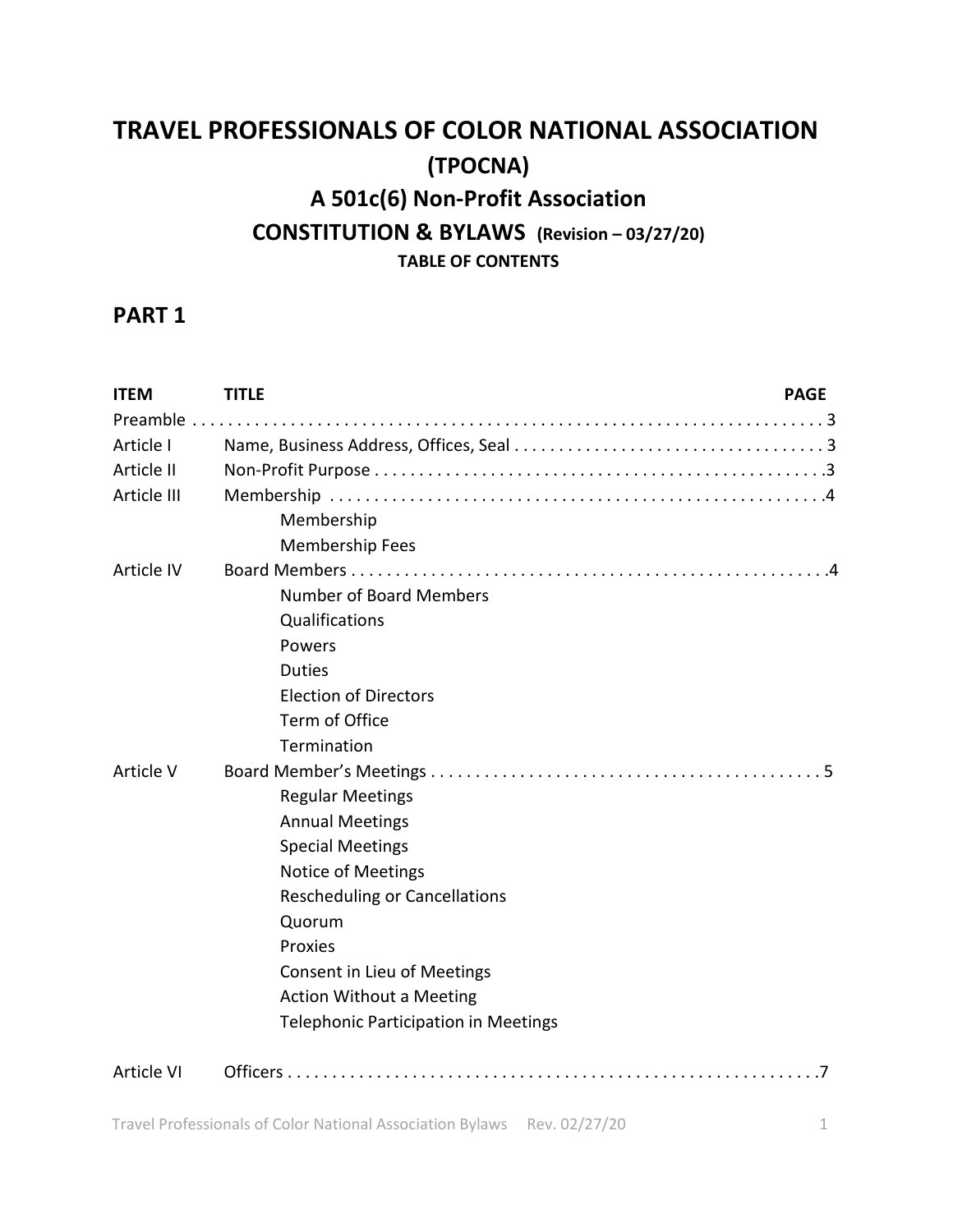|              | Election and Designation of Officers                    |
|--------------|---------------------------------------------------------|
|              | Term of Office                                          |
|              | President                                               |
|              | <b>Vice Presidents</b>                                  |
|              | Secretary                                               |
|              | Treasurer                                               |
|              | Delegation of Authority and Duties                      |
| Article VII  |                                                         |
|              | Directors and Members of Committees                     |
|              | <b>Officers and Employees</b>                           |
|              | <b>Disallowed Compensation</b>                          |
| Article VIII |                                                         |
| Article IX   |                                                         |
|              | <b>Third Party Actions</b>                              |
|              | <b>Derivative Actions</b>                               |
|              | <b>Rights After Successful Defense</b>                  |
|              | <b>Other Determination of Rights</b>                    |
|              | <b>Advance of Expenses</b>                              |
|              | Non-Exclusiveness                                       |
|              | Purchase of Insurance                                   |
| Article X    |                                                         |
|              | Checks                                                  |
|              | <b>Fiscal Year</b>                                      |
|              | <b>Notice</b>                                           |
|              | Resignations                                            |
| Article XI   |                                                         |
| Article XII  |                                                         |
|              | Amendments                                              |
|              | <b>Construction and Terms</b>                           |
| Article XIII |                                                         |
|              | <b>Limitation on Activities</b>                         |
|              | Prohibition Against Private Inurement                   |
|              | <b>Distribution of Assets</b>                           |
|              | <b>Private Foundation Requirements and Restrictions</b> |
|              |                                                         |

# **PART 2**

|--|--|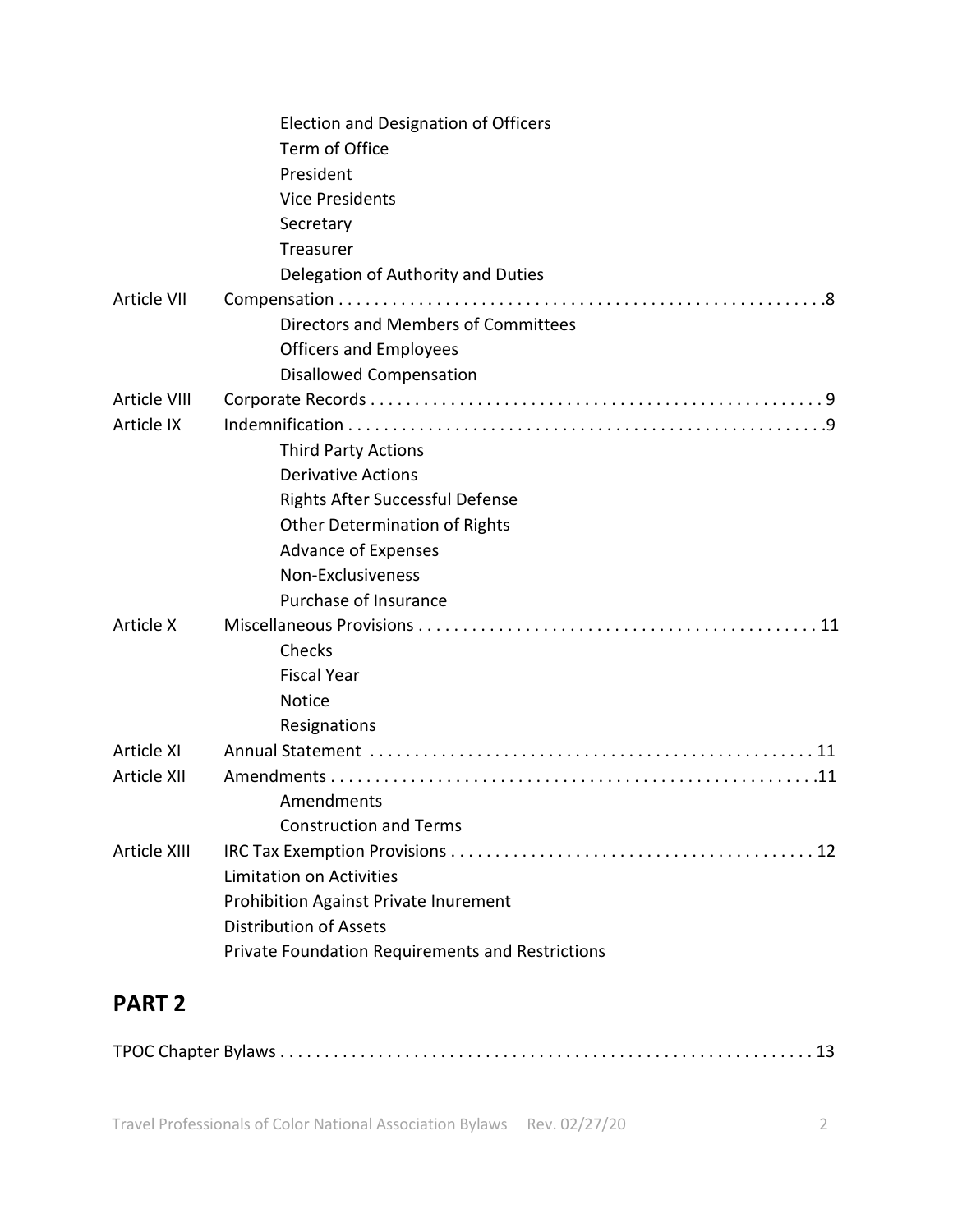### **PART 1**

### **THE TRAVEL PROFESSIONALS OF COLOR NATIONAL ASSOCIATION ("TPOCNA")**

## *PREAMBLE*

Our mission is to unify and mobilize travel professionals of color. Therefore, we seek to perpetuate prosperity amongst travel professionals of color. To promote, enhance and cultivate the educational and financial health of all who shall come in contact with the travel professionals of color, we do hereby establish this constitution and by-laws.

#### **ARTICLE I – NAME, BUSINESS ADDRESS, OFFICES, SEAL**

Section 1. The name of the non-profit organization shall be the Travel Professionals of Color National Association ("TPOCNA").

Section 2. The principal address of the non-profit organization shall be at:

5710 Ogeechee Road Suite 200-260 Savannah, GA 31405 Section 3. The registered agent's office of the organization shall be at:

5710 Ogeechee Road Suite 200 -260 Savannah, GA 31405 Section 4. The registered agent in charge thereof shall be:

Betty Jones

Section 5. The organization may also have offices at such places as the Board of Directors may from time to time appoint or the business of the organization may require.

Section 6. The corporate seal shall have inscribed thereon the name of the organization, the year of its organization and the words "Corporate Seal, Georgia."

#### **ARTICLE II – NON -PROFIT PURPOSE**

Section 1. IRC Section 501 (c)(6) Purposes. This non-profit organization is organized exclusively for one or more of the purposes as specified in Section 501 (c)(6) of the Internal Revenue Code, including, for such purposes, the making of distributions to organizations that qualify as exempt organizations under Section 501 (c)(6) or any other applicable section of the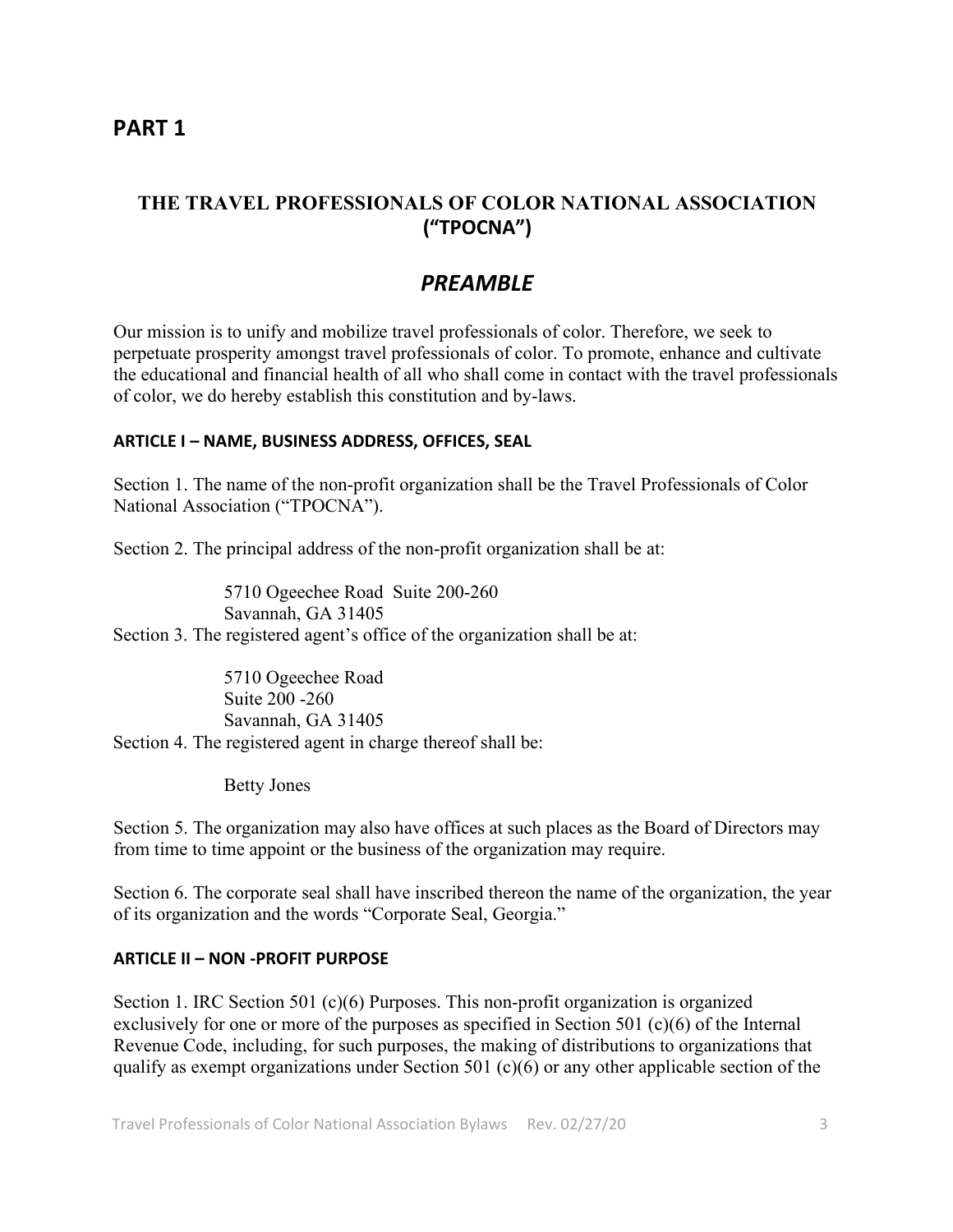Internal Revenue Code.

The organization will not discriminate against any person on the basis of race, color or religion. No part of the organization's net earnings shall inure to the benefit of any person having a personal and private interest in the activities of the organization.

### **ARTICLE III – MEMBERSHIP**

Section 1. **Membership.** The membership in the national organization shall be unlimited. Each member shall be entitled to all benefits and amenities of the association based upon the following classifications: Corporate, Associate, Individual and Affiliate/Student. Each member is equally responsible to the membership to contribute to the success of all endeavors of the organization.

Section 2. **Membership Fees.** The Board of Directors shall establish the membership fees. From time to time, the Board shall use its discretion to change membership fees for local chapters as well as any of the membership classifications. As a result, the membership fees are subject to change at the discretion of the Board provided the Board gives at least thirty (30) days written notice to the membership.

### **ARTICLE IV – BOARD MEMBERS**

Section 1. N**umber of Board Members.** The number of directors constituting the Board of Directors shall be determined by resolution of the directors entitle to vote but shall not be less than three (3).

Section 2. **Qualifications.** Directors shall be over the age of twenty-one (21). Any person may serve as an officer of the non-profit organization as long as the candidate is in good standing, financially and otherwise, for at least twenty-four (24) months; must have attended a minimum of four (4) annual meetings, prior to election and be a full-time professional in the travel industry.

Section 3. **Powers.** The activities and affairs of this non-profit organization shall be conducted, and all corporate powers shall be exercised by or under the direction of the Board of Directors. The exercise of these powers is subject to the provisions of the laws of the state and any limitations in the Articles of Incorporation and these Bylaws relating to action required or permitted to be taken or approved by the members, if any, of this non-profit organization. At its discretion, the Board shall create and maintain an Advisory Board of this national organization that shall serve at the will of the Board and carry on duties as determined by the Board of Directors of the organization.

Section 4. **Duties.** The list below is not an exhaustive list of duties for the Board. It shall be the duty of the directors to:

(a) Perform any and all duties imposed on them collectively or individually by law, the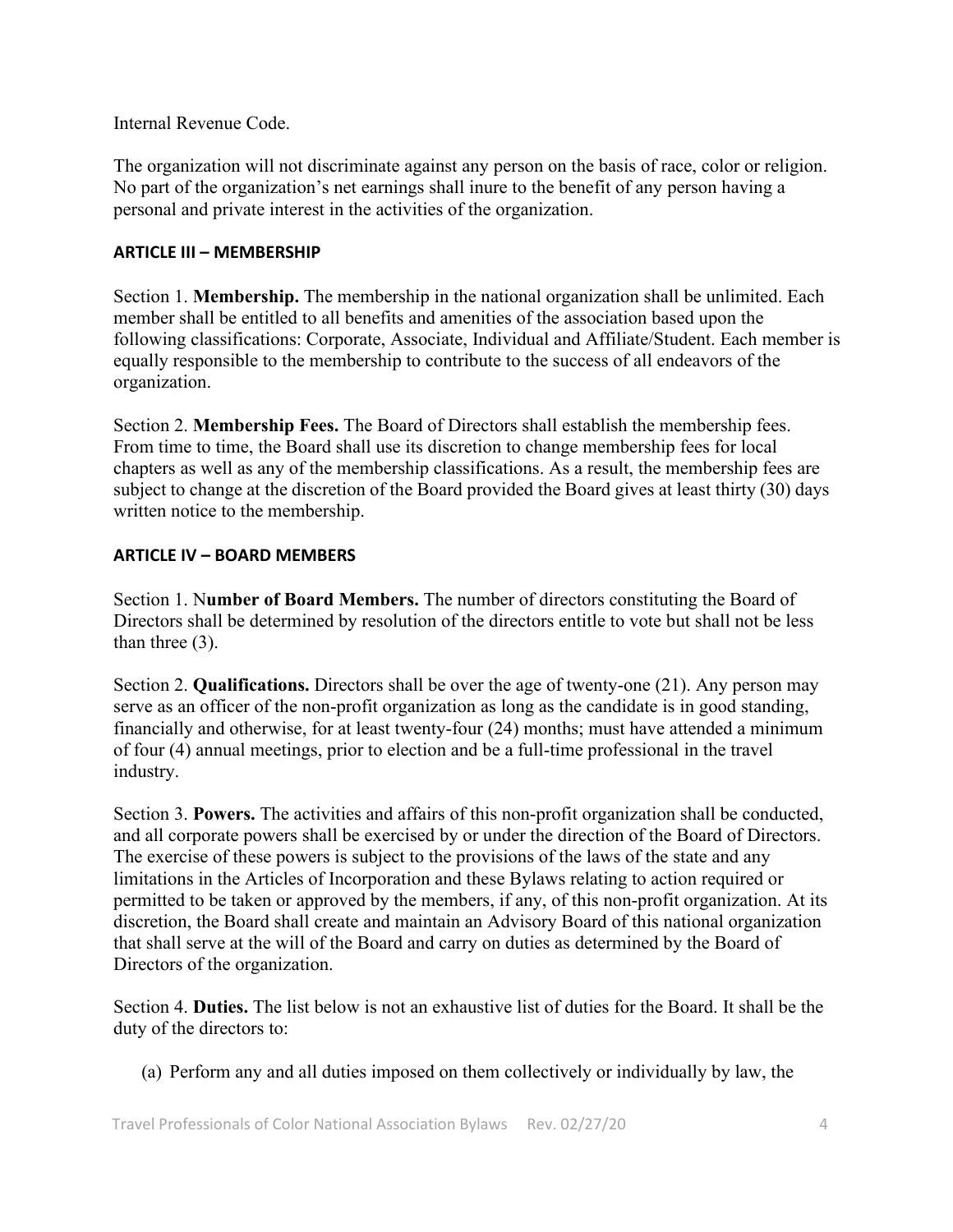Articles of Incorporation or by these Bylaws.

- (b) Appoint and remove, employ and discharge and except as otherwise provided in these Bylaws, prescribe the duties and fix the compensation, if any, of all officers, agents and employees of the non-profit organization.
- (c) Supervise all officers, agents and employees of the non-profit organization to assure that their duties are performed properly.
- (d) Meet at such times and places as required by the Bylaws.
- (e) Register their addresses with the Secretary of the non-profit organization for notices of meetings mailed or telegraphed to them at such addresses.

Section 5. **Election of Directors.** The Board shall determine the need for an election of Director(s) to the Board in accordance with the Bylaws. Directors shall be elected at the annual meeting of the members or at a special meeting called for the purpose of electing directors or the directors may be designated at any time by the written action of members.

Notwithstanding the above, in the event of a vacancy on the Board of Directors prior to the expiration of a term of service the remaining Directors regardless of number may by the vote of a majority of the remaining number fill the vacancy for the remaining term or less as determined by the Board.

Section 6. **Term of Office.** Directors of the Board shall serve terms of varying lengths to preclude the expiration of all Director terms at the same time. Terms of service will be four (4), three (3) and two (2) years. Board members may serve one term and are permitted to run for reelection for one (1) additional concurrent term on the Board for the term being filled.

All founding Board members shall retain a lifetime voting seat on the Board subject to maintaining membership in the Association and actively participating in the Association and on the Board.

Section 7. **Termination.** Each director shall hold office until the next election cycle for the Board position when the successor is elected or until earlier resignation, removal or death.

A Director may resign at any time in writing to the President, such resignation to take effect immediately or at such other time as agreed to by the Board.

A Director may be removed by the majority vote of the Board, with or without cause.

### **ARTICLE V – BOARD MEMBER MEETINGS**

Section 1. **Regular Meetings.** There shall be at least a quarterly meeting of the Board of the Association to conduct the business of the non-profit Association. The meetings shall be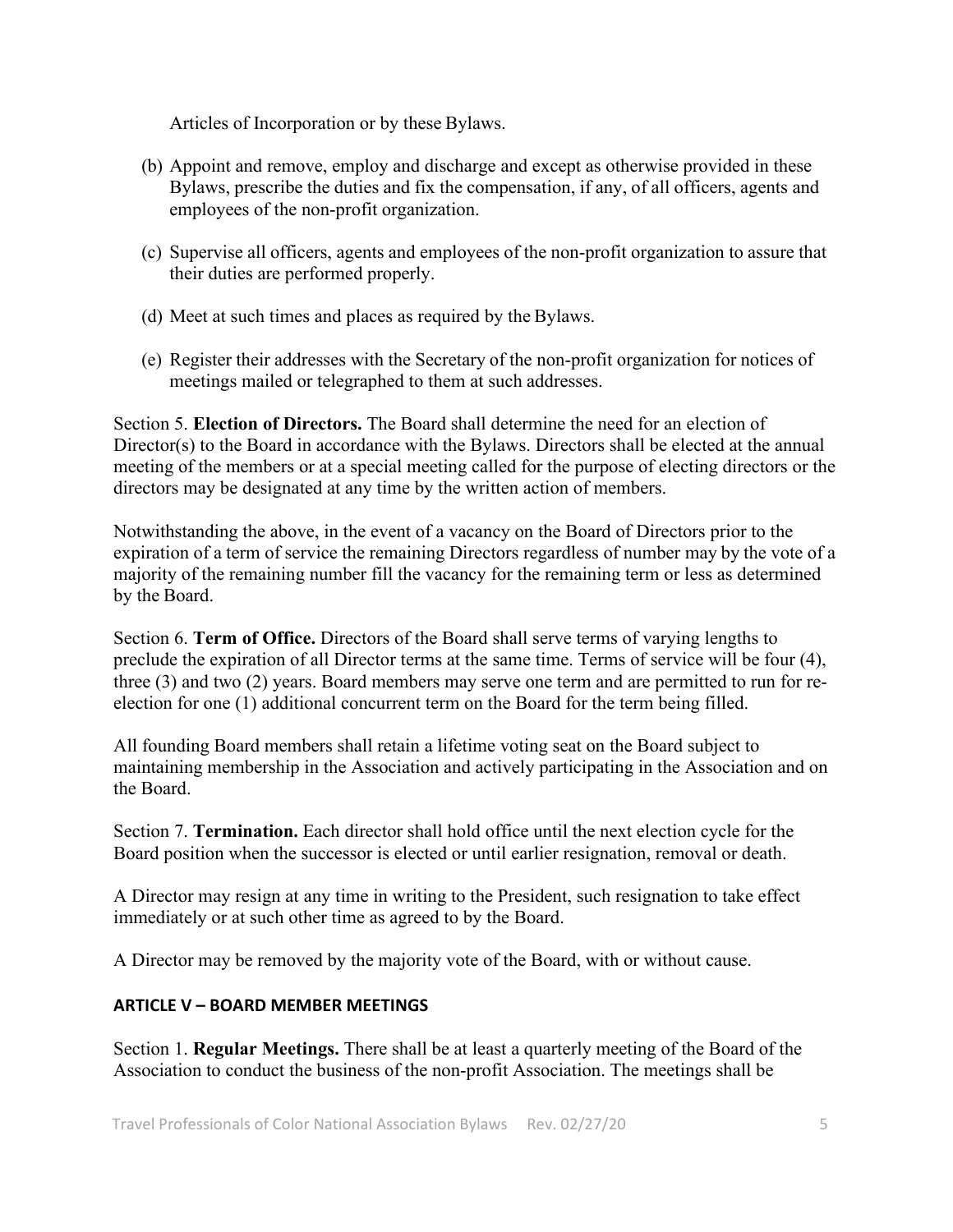properly noticed, and a written agenda shall be provided to Board members in advance of the meetings. The meetings shall be held in any location as determined by the Board.

The members will be provided a quarterly minute of the Board meeting(s) within sixty (60) days of the end of the quarter.

Section 2. **Annual Meetings.** There shall be an annual meeting of the Board for the election of Board officers, the consideration of reports to be laid before such meeting and the transaction of such other business as may properly be brought before each meeting. Such annual meeting shall be held at the place specified in the notice of such meeting, at such time as may be designated by the Board or by the President and specified in the notice of the meeting.

Section 3. **Special Meetings.** The President or the Board acting at a meeting or by majority of Directors acting without a meeting may call special meetings of the Board. Special meetings may be held on any business day.

Any person entitled to call a meeting of the Board may do so by delivering a written request either in person or by registered mail to the President or the Secretary. Such Board member shall cause to be given to the Board members notice of a meeting to be held on a date not less than seven or more than 60 days after the receipt of such request as the member may fix. If such notice is not given within 20 days after the delivery or mailing of such request, the persons calling the meeting may fix the time of the meeting and give notice thereof as provided in these Bylaws or cause such notice to be given by any designated representative.

Any special meeting shall be called to convene at any time and shall be held at the principal office of the Association or place otherwise designated by the President.

Business transacted at all special meetings shall be confined to the objects stated in the call and matters germane thereto, unless all Board members entitled to vote are present and consent.

Section 4. N**otice of Meetings.** The Secretary, Assistance Secretary or any other person(s) required or permitted by the Bylaws shall provide written notice stating the time and place of the meeting and in the case of a special meeting the purposes of such meeting not less than seven (7) or more than sixty (60) days before the date fixed for a meeting of theBoard.

The notice shall be personal delivery, by certified U.S. mail or email based on the contact information on the records of the Association.

Section 4a. **Rescheduling or Cancellation.** The Board President or President's designee must provide at least 72 hours' notice if it is necessary to cancel and/or reschedule a regularly scheduled meeting of the Directors.

Section 5. **Quorum.** A quorum of the Board shall consist of a majority of the Directors.

Section 6. **Proxies.** Board Members entitled to vote may vote or act in person or by proxy. The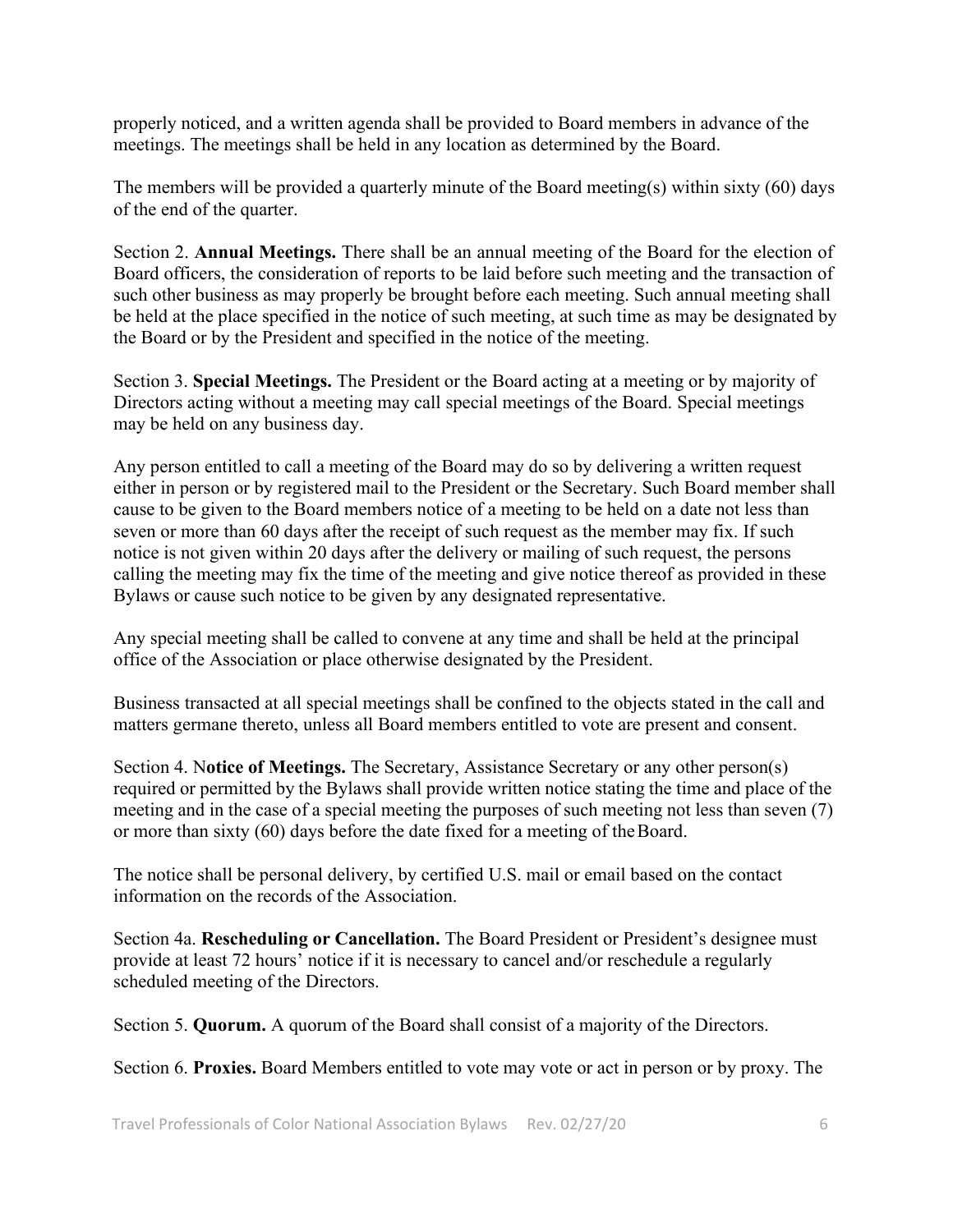person appointed as proxy must be a member. Unless the writing appointing a proxy otherwise provides, the presence at a meeting of the person having appointed a proxy shall not operate to revoke the appointment. Notice to the association, in writing or in open meeting, of the revocation of the appointment of a proxy shall not affect any vote or act previously taken or authorized.

A duly executed proxy shall be irrevocable if it states that it is irrevocable and if, and only as long as, it is coupled with an interest sufficient in law to support an irrevocable power. A proxy may be made irrevocable regardless of whether the interest with which it is coupled is an interest in the stock itself or an interest in the organization generally. All proxies shall be filed with the Secretary of the meeting before being voted upon.

*Section 7.* **Consent in Lieu of Meetings.** Any action required to be taken at any annual or special meeting of Board, may be taken without a meeting, without prior notice and without a vote. Prompt notice of the taking of the corporate action without a meeting by less than unanimous written consent shall be given to those Board Members who have not consented in writing.

*Section 8.* **Action Without a Meeting.** Any action which may be authorized or taken at a meeting of the Board Members may be authorized or taken without a meeting in a writing or writings signed by all of the Board Members entitled to vote on such matter, which writing or writings shall be filed with or entered upon the records of the association. A telegram, telex, cablegram, or similar transmission by a member, or a photographic, photo static, facsimile or similar reproduction of a writing signed by a member, shall be regarded as signed by the member for the purposes of this Section.

*Section 9.* **Telephonic Participation in Meetings.** Directors may participate in any meeting through telephonic or similar communications equipment by means of which all persons participating in the meeting can hear one another, and such participation shall constitute presence in person at such meeting.

### **ARTICLE VI - OFFICERS**

*Section 1.* **Election and Designation of Officers.** The Board of Directors shall consist of 9 individuals. It will elect a President, Secretary, Treasurer and, in its discretion, may elect Vice Presidents, one or more Assistant Secretaries, one or more Assistant Treasurers, and such other officers as the Board of Directors may deem necessary. Any two or more of such offices may be held by the same person, but no officer shall execute, acknowledge or verify any instrument in more than one capacity, if such instrument is required to be executed, acknowledged or verified by two or more offices. The officers shall be elected at the annual meeting of the Board of Directors and/or until their successors are elected, except in case of resignation, removal from office or death

*Section 2.* **Term of Office.** The officers of the Board shall hold office for two (2) years, subject to the time remaining as a duly elected member of the Board. Officers can serve no more than two (2) consecutive terms in the same office unless the Board determines a just cause for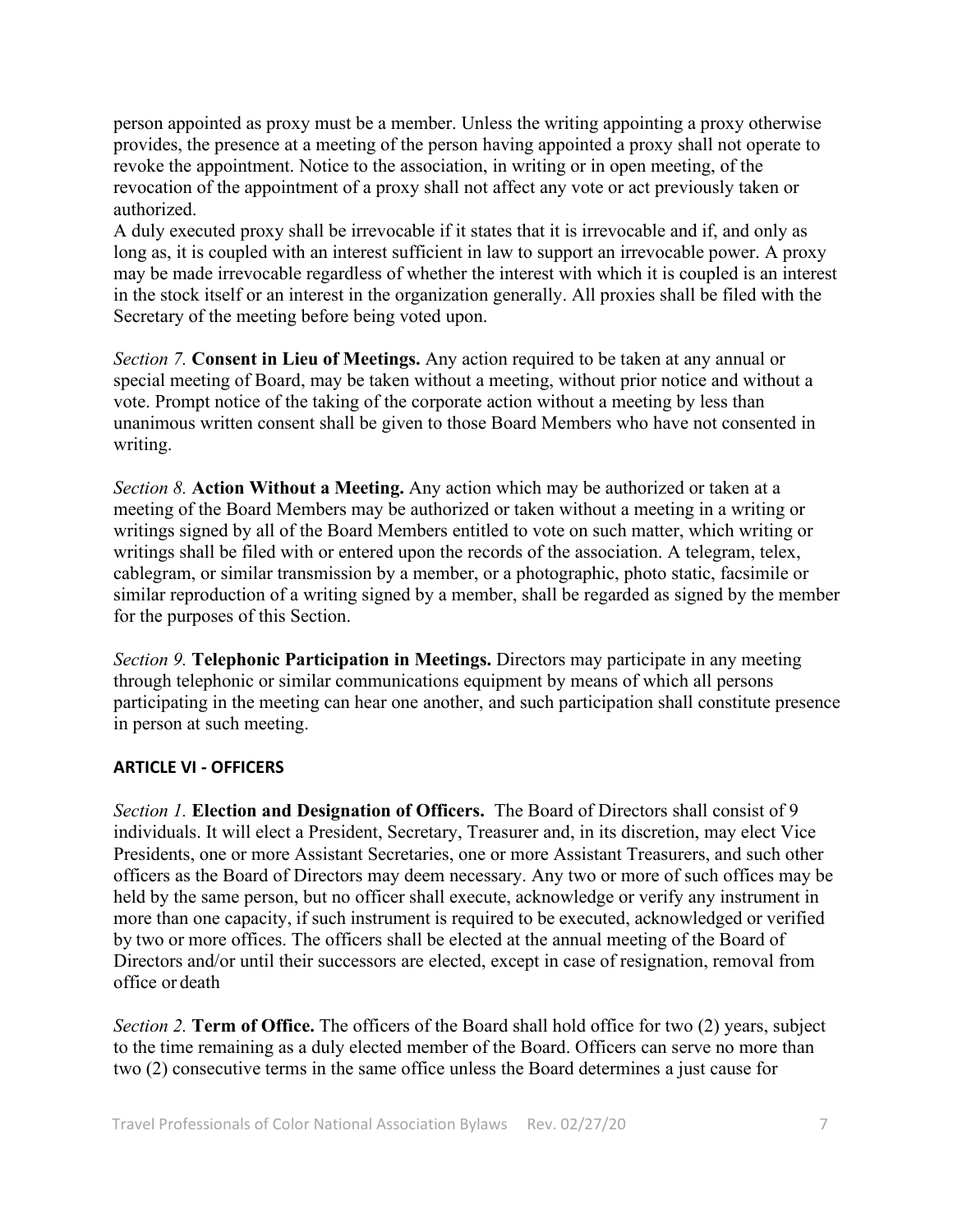approving an exception. The Board of Directors may remove any officer at any time with or without cause by a majority vote of the directors in office. Any vacancy in any office may be filled by the Board of Directors. Founder members shall serve, at their discretion and if they are competent.

*Section 3.* **President.** The President shall preside at all meetings of the Board and at all meetings of the organization membership. Subject to directions of the Board of Directors, the President shall have general executive supervision over the property, business and affairs of the Association. President may execute all authorized deeds, mortgages, bonds, contracts and other obligations in the name of the Association and shall have such other authority and shall perform such other duties as may be determined by the Board of Directors.

*Section 4.* **Vice Presidents.** The Vice Presidents shall, respectively, have such authority and perform such duties as may be determined by the President and/or Board of Directors.

*Section 5.* **Secretary.** The Secretary shall keep the minutes of meetings of the Board and membership. The Secretary shall keep such books as may be required by the President and/or Board of Directors, shall give notices of Board Members' meetings and of membership meetings required by these Bylaws, or otherwise, and shall have such authority and shall perform such other duties as may be determined by the President and/or Board of Directors.

*Section 6.* **Treasurer.** The Treasurer shall receive and have in charge all money, bills, notes, bonds, stocks in other companies, and similar property belonging to the association, and shall do with the same as may be ordered by the President and/or Board of Directors. The Treasurer shall keep accurate financial accounts and hold the same open for the inspection and examination of the directors and shall have such authority and shall perform such other duties as may be determined by the President and/or Board of Directors.

*Section 7.* **Delegation of Authority and Duties.** The President and/or Board of Directors is authorized to delegate the authority and duties of any officer to any other officer and generally to control the action of the officers and to require the performance of duties in addition to those mentioned herein.

#### **ARTICLE VII – COMPENSATION**

*Section 1.* **Directors and Members of Committees.** Directors, as such, shall not receive any stated salary for their services, but, on resolution of the Board of Directors, a fixed sum for expenses of attendance, if any, may be allowed for attendance at each meeting, regular or special, provided that nothing herein contained shall be construed to preclude any manager from serving the association in any other capacity and receiving compensation thereof. Members of either executive or special committees may be allowed such compensation as the Board of Directors may determine for attending committee meetings.

The Board of Directors may authorize comps for the annual meeting of the organization. The comps may include but are not limited to annual meeting registration, meals and hotel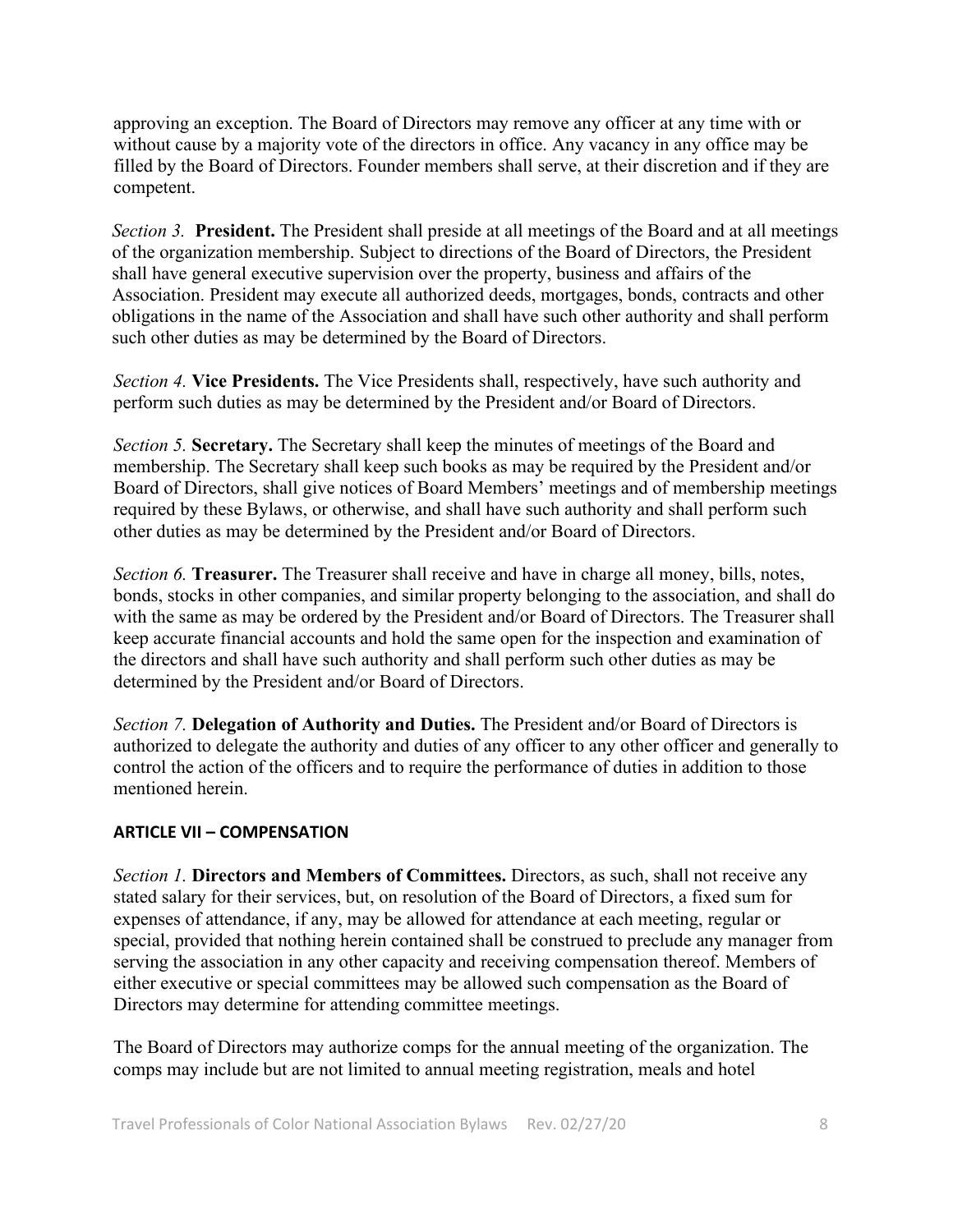accommodations at the appointed or selected location of the annual meeting. The comp(s) may not to be extended beyond the specified dates. The decision regarding any authorization must be based on the good of the Association and without jeopardizing the fiscal ability of the Association to meet all current and projected future obligations.

*Section 2.* **Officers and Employees** The compensation of officers and employees of the Association, or the method of fixing such compensation, shall be determined by or pursuant to authority conferred by the members of the Association. Such compensation may include pension, disability and death benefits, and may be by way of fixed salary or based on earnings of the association, or any combination thereof, or otherwise, as determined or authorized from time to time by the membership.

*Section 3.* **Disallowed Compensation.** Any payments made to an officer or employee of the organization such as a salary, commission, bonus, interest, rent, travel or entertainment expense incurred, which shall be disallowed in whole or in part as a deductible expense by the Internal Revenue Service, shall be reimbursed by such officer or employee of the organization to the full extent of such disallowance. It shall be the duty of the Directors, as a Board, to enforce payment of each such amount disallowed. In lieu of payment by the officer or the employee, subject to the determination of the Directors, proportionate amounts may be withheld from future compensation payments until the amount owed to the organization has been recovered.

### **ARTICLE VIII – CORPORATE RECORDS**

*Section 1.* Any Board Member of record, in person or by attorney or other agent, shall, upon written demand under oath stating the purpose thereof, have the right during the usual hours for business to inspect for any proper purpose the organization's books and records, and to make copies or extracts there from. A proper purpose shall mean a purpose reasonably related to such person's interest as a Board member. In every instance where an attorney or other agent shall be the person who seeks the right to inspection, the demand under oath shall be accompanied by a power of attorney or such other writing which authorizes the attorney or other agent to so act on behalf of the Board member. The demand under oath shall be directed to the organization at its registered office in this state or at its principal place of business.

### **ARTICLE IX – INDEMNIFICATION**

*Section 1.* **Third Party Actions.** The association shall indemnify any person who was or is a party or is threatened to be made a party to any threatened, pending or completed action, suit or proceeding, whether civil, criminal, administrative, or investigative, including all appeals (other than an action, suit or proceeding by or in the right of the association) by reason of the fact that he is or was a manager, officer or employee of the association, or is or was serving at the request of the association as manager, trustee, officer or employee of another association, partnership, joint venture, trust or other enterprise, against expenses (including attorneys' fees), judgment, decrees, fines, penalties and amounts paid in settlement actually and reasonably incurred by him in connection with such acting, suit or proceeding if he acted in good faith and in a manner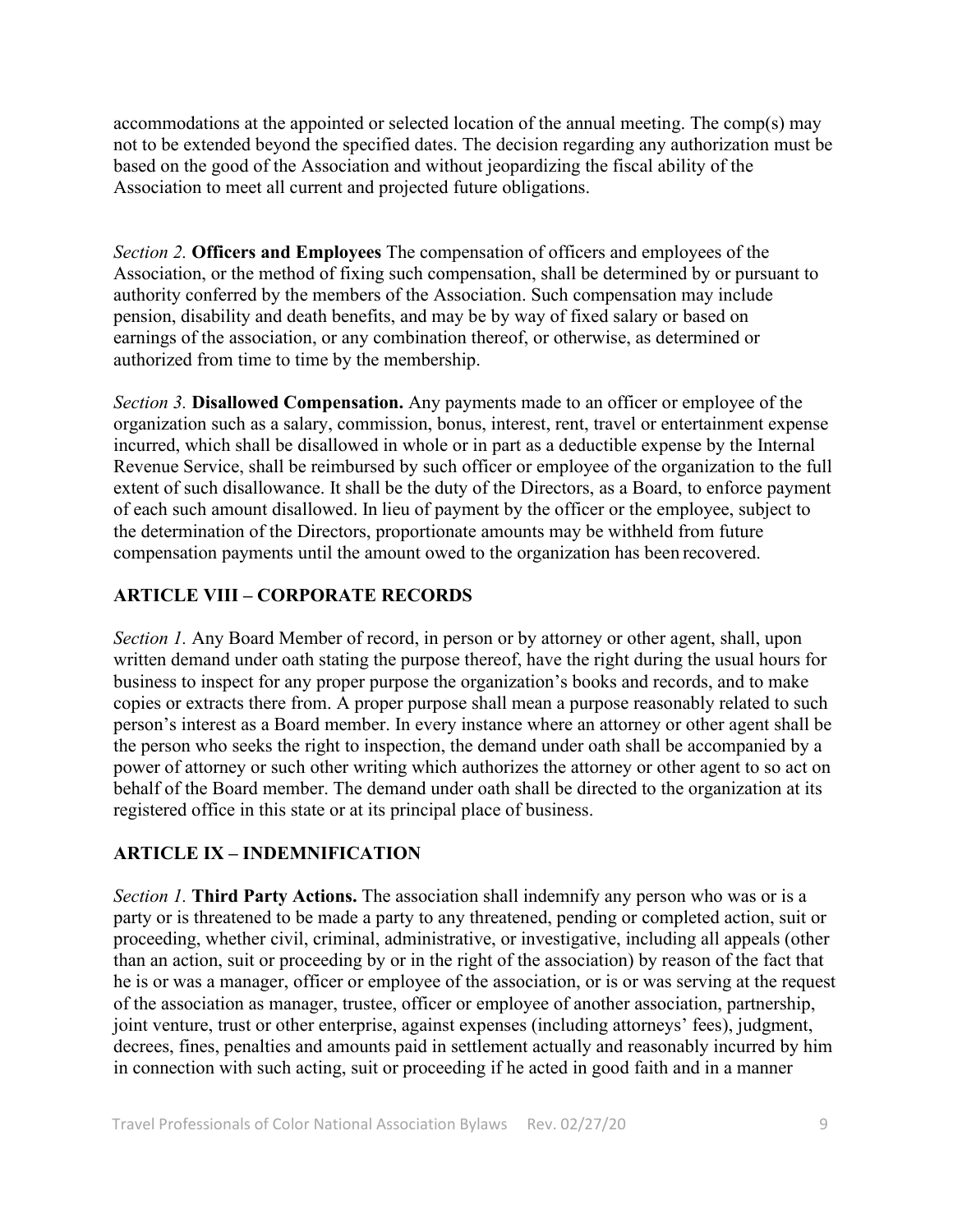which he reasonably believed to be in or not opposed to the best interests of the association and, with respect to any criminal action or proceeding, had no reasonable cause to believe his conduct was unlawful. The termination of any action, suit or proceeding by judgment, order, settlement, conviction, or upon a plea of nolo contendere or its equivalent, shall not, of itself, create a presumption that the person did not act in good faith and in a manner which he reasonably believed to be in or not opposed to be the best interest of the association and, with respect to any criminal action or proceeding, had reasonable cause to believe that his conduct wasunlawful.

*Section 2.* **Derivative Actions.** The association shall indemnify any person who was or is a party or is threatened to be made a party to any threatened, pending or completed action or suit, including all appeals, by or in the right of the association to procure a judgment in its favor by reason of the fact that he is or was a manager, officer or employee of the association, or is or was serving at the request of the association as a manager, trustee, officer or employee of another association, partnership, joint venture, trust or other enterprise, against expenses (including attorneys' fees) actually and reasonably incurred by him in connection with the defense or settlement of such action or suit if he acted in good faith and in a manner he reasonably believed to be in or not opposed to the best interest of the association, except that no indemnification shall be made in respect of any claim, issue or matter as to which such person shall have been finally adjudged to be liable for negligence or misconduct in the performance of his duty to the association unless and only to the extent that the court in which such action or suit was brought shall determine upon application that, despite the adjudication of liability but in view of all the circumstances of the case, such person is fairly and reasonably entitled to indemnity for such expenses as the court shall deem proper.

*Section 3.* **Rights After Successful Defense.** To the extent that a manager, officer or employee has been successful on the merits or otherwise in defense of an action, suit or proceeding referred to in Section 1 or 2, or in defense of any claim, issue or matter therein, she/he shall be indemnified against expenses (including attorneys' fees) actually and reasonably incurred by her/him in connection therewith.

*Section 4.* **Other Determination of Rights.** Except in a situation governed by Section 3, any indemnification under Section 1 or 2 (unless ordered by a court) shall be made by the association only as authorized in the specific case upon a determination that indemnification of the manager, officer or employee is proper in the circumstances because he has met the applicable standard of conduct set forth in Section 1 or 2. Such determination shall be made (a) by a majority vote of directors acting at a meeting at which a quorum consisting of directors who were not parties to such action, suit or proceeding is present, or (b) if such a quorum is not obtainable (or even if obtainable), and a majority of disinterested directors so directs, by independent legal counsel (compensated by the association) in a written opinion, or (c) by the affirmative vote in person or by proxy of the holders of a majority of the capital interests of the association entitled to vote in the election of directors, without regard to voting power which may thereafter exist upon a default, failure or other contingency.

*Section 5.* **Advances of Expenses.** Expenses of each person indemnified hereunder incurred in defending a civil, criminal, administrative or investigative action, suit or proceeding (including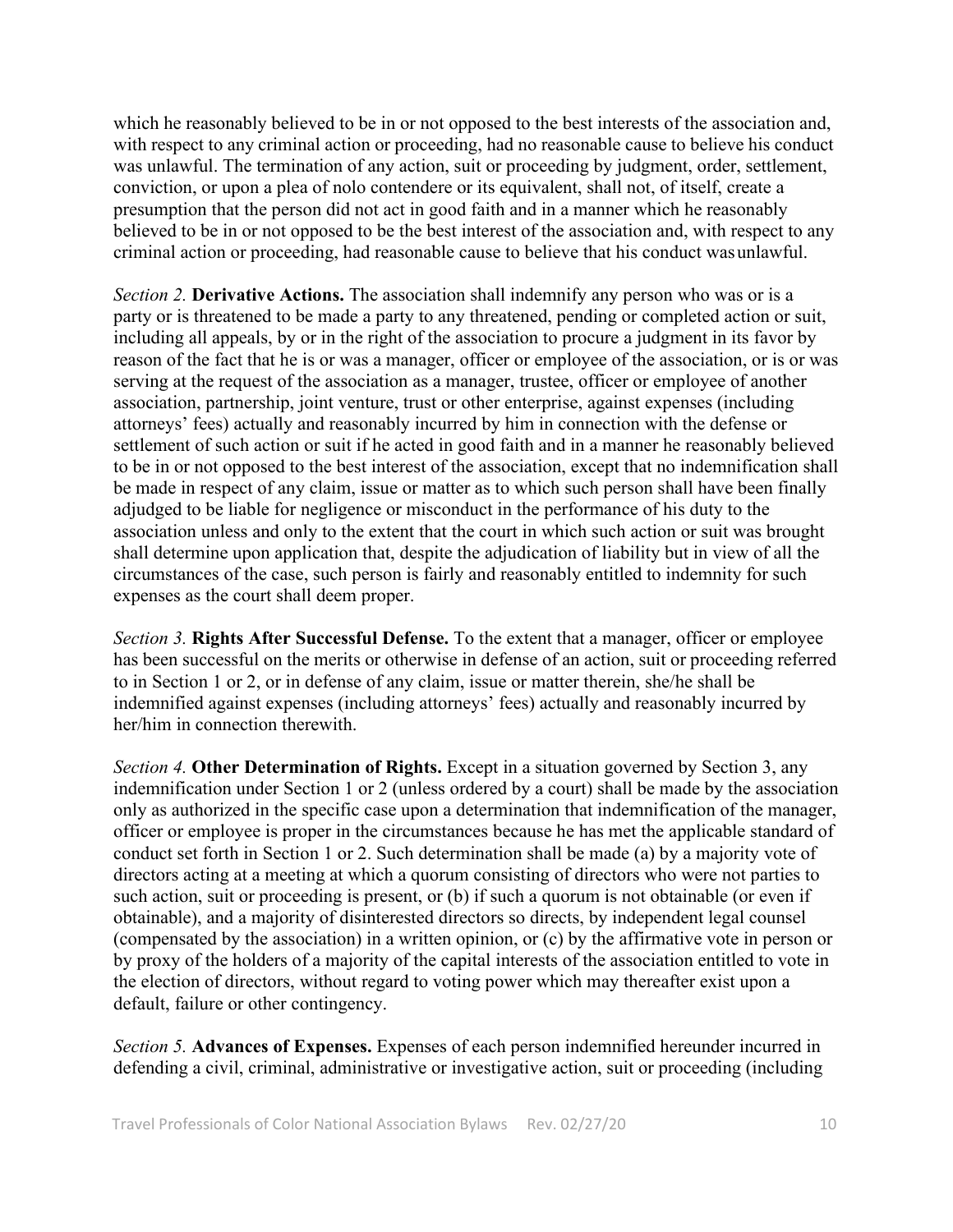all appeals), or threat thereof, may be paid by the association in advance of the final disposition of such action, suit or proceeding as authorized by the Board of Directors, whether a disinterested quorum exists or not, upon receipt of an undertaking by or on behalf of the manager, officer or employee, to repay such amount unless it shall ultimately be determined that he is entitled to be indemnified by the association.

*Section 6 N***on-Exclusiveness.** The indemnification provided by this Article shall not be deemed exclusive of any other rights to which those seeking indemnification may be entitled as a matter of law or under the Articles of Organization, these Bylaws, any agreement, vote of Board Members, any insurance purchased by the association or otherwise, both as to action in his official capacity and as to action in another capacities while holding such office, andshall continue as to a person who has ceased to be manager, officer or employee and shall inure to the benefit of the heirs, executors and administrators of such a person.

*Section 7.* **Purchase of Insurance.** The organization may purchase and maintain insurance on behalf of any person who is or was a manager, officer or employee of the Association, or is or was serving at the request of the Association as a manager, officer or employee of another association, partnership, joint venture, trust or other enterprise against any liability asserted against such person and incurred by same person in any such capacity, or arising out of such status, whether or not the Association would have the power to indemnify that person against such liability under the provisions of this Article or of the Limited Liability Association Act.

### **ARTICLE X – MISCELLAEOUS PROVISIONS**

*Section 1.* **Checks.** All checks or demands for money and notes of the organization shall be signed by such officer or officers as the Board of Directors may from time to time designate.

*Section 2.* **Fiscal Year.** The fiscal year of the organization shall begin on the first day of January.

*Section 3.* **Notice.** Whenever written notice is required to be given to any person, it may be given to such person, either personally or by sending a copy thereof through the mail, by fax or by email to his or her address appearing on the books of the organization.

*Section 4.* **Resignations.** Any director or other officer may resign at any time, such resignation to be in writing, and to take effect from the time of its receipt by the organization, unless some time be fixed in the resignation and then from that date. The acceptance of a resignation shall not be required to make it effective.

### **ARTICLE XI – ANNUAL STATEMENT**

*Section 1.* The President and Board of Directors shall present at each annual meeting a full and complete statement of the business and affairs of the organization for the preceding year. Such statement shall be prepared and presented in whatever manner the Board of Directors shall deem advisable and need not be verified by a certified public accountant until a later date.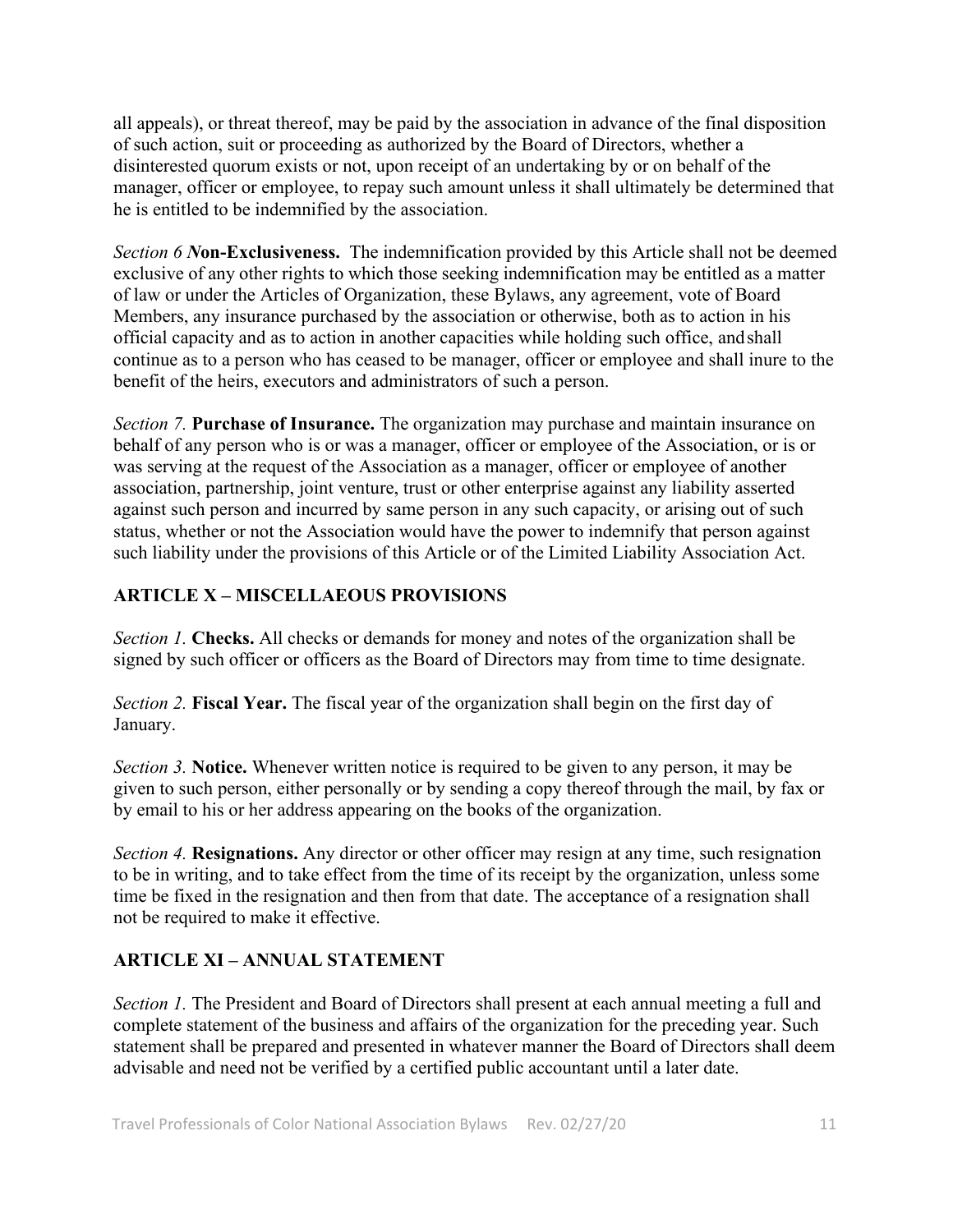### **ARTICLE XII – AMENDMENTS**

*Section 1.* **Amendments.** The Bylaws of the Association may be amended, or new Bylaws may be adopted, by the vote of Board Members at a meeting held for such purpose, by the affirmative vote of the holders of shares entitling them to exercise a majority of the voting power of the association on such proposal, or without a meeting by the written consent of the holders of shares entitling them to exercise two-thirds of the voting power on such proposal.

*Section 2.* **Construction and Terms.** If there is any conflict between the provisions of these Bylaws and the Articles of Incorporation of this non-profit organization, the provisions of the Articles of Incorporation shall govern. Should any of the provisions or portions of these Bylaws be held unenforceable or invalid for any reason, the remaining provisions and portions of these Bylaws shall be unaffected by such holding. All references in these Bylaws to the Articles of Incorporation shall be to the Articles of Incorporation, Articles of Organization

### **ARTICLE XIII – IRC TAX EXEMPTION PROVISIONS**

*Section 1.* **Limitation on Activities.** No substantial part of the activities of this non-profit organization shall be the carrying on of propaganda, or otherwise attempting to influence legislation [except as otherwise provided by Section 501(h) of the Internal Revenue Code], and this non-profit organization shall not participate in, or intervene in (including the publishing or distribution of statements), any political campaign on behalf of, or in opposition to, any candidate for public office. Notwithstanding any other provisions of these Bylaws, this nonprofit organization shall not carry on any activities not permitted to be carried on (a) by a nonprofit organization exempt from federal income tax under Section  $501(c)(6)$  of the Internal Revenue Code, or (b) by a non-profit organization, contributions to which are deductible under Section 170(c) (2) of the Internal Revenue Code.

*Section 2.* **Prohibition Against Private Inurement.** No part of the net earnings of this nonprofit organization shall inure to the benefit of, or be distributable to, its members, directors or trustees, officers, or other private persons, except that the non-profit organization shall be authorized and empowered to pay reasonable compensation for services rendered and to make payments and distributions in furtherance of the purposes of this non-profit organization.

*Section 3.* **Distribution of Assets.** Upon the dissolution of this non-profit organization, its assets remaining after payment, or provision for payment, of all debts and liabilities of this nonprofit organization shall be distributed for one or more exempt purposes within the meaning of Section 510(c) (6) of the Internal Revenue Code or shall distribute the assets of the non-profit organization to other similar non-profit organizations. Such distribution shall be made in accordance with all applicable provisions of the laws of this state.

*Section 4.* **Private Foundation Requirements and Restrictions.** In any taxable year in which this non-profit organization is a private foundation as described in Section 509(a) of the Internal Revenue Code, the non-profit organization 1) shall distribute its income for said period at such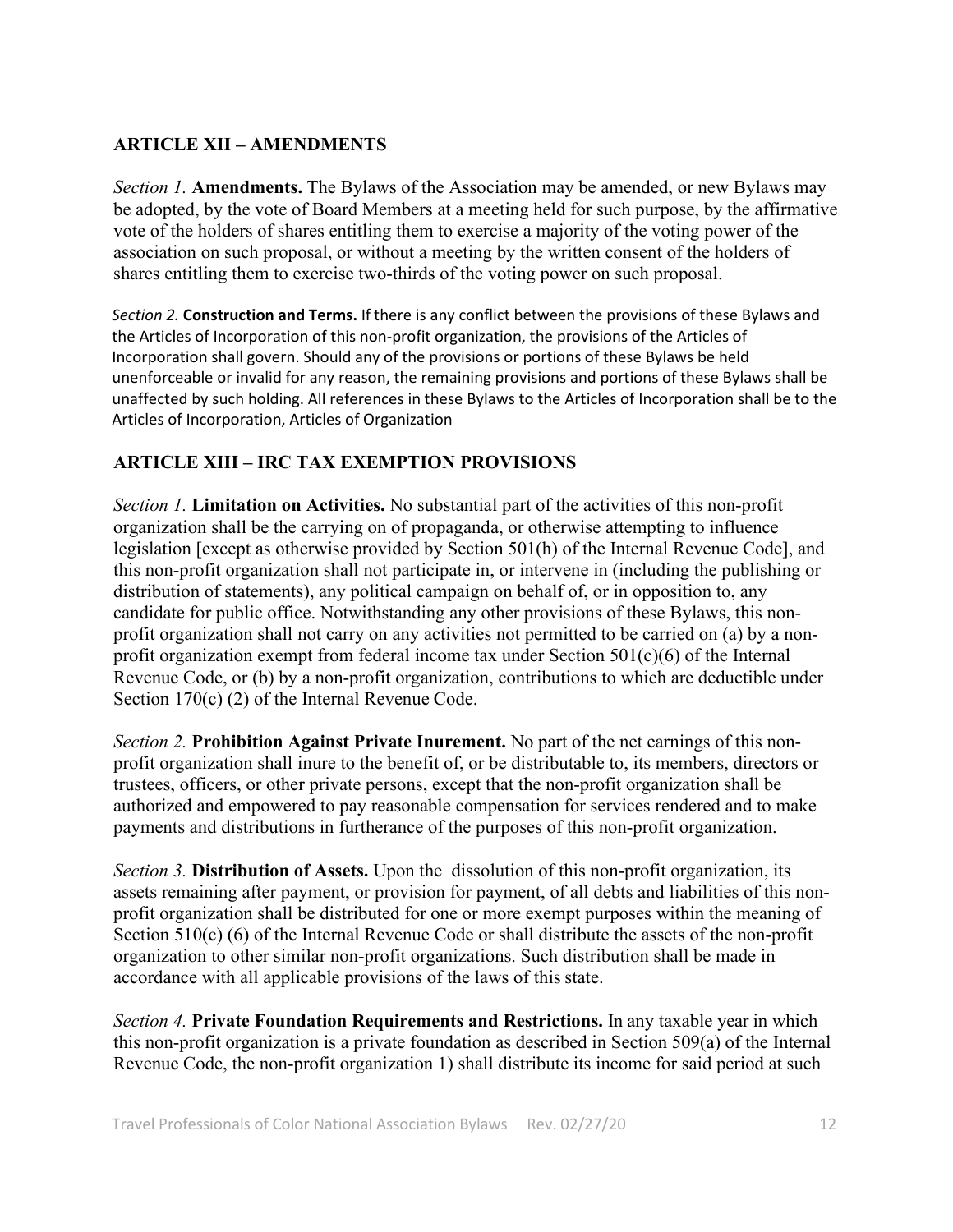time and manner as not to subject it to tax under Section 4942 of the Internal Revenue Code; 2) shall not engage in any act of self-dealing as defined in Section 4941(d) of the Internal Revenue Code; 3) shall not retain any excess business holdings as defined in Section 4943(c) of the Internal Revenue Code; 4) shall not make any investments in such manner as to subject the nonprofit organization to tax under Section 4944 of the Internal Revenue Code; and 5) shall not make any taxable expenditures as defined in Section 4945(d) of the Internal RevenueCode.

## **PART 2**

Travel Professionals of Color (TPOC) Chapter Bylaws (Rev. February 26, 2020)

The following By-Laws are provided by the TPOC headquarters office. General information pertaining to the National Office as well as information as pertains to the relationship that will exist between the National Headquarters Office and the Local Chapters is included.

In addition, all TPOC Members will be governed by five (5) basic By Laws including the areas of Communication, Sponsorship, Educational Programming and the use of the TPOC Logo.

#### **Board of Directors**

The Travel Professionals of Color will operate as a Non-Profit 501c(6) Organization. The founders of the organization and supporting Executive Board members will now function as one governing Board of Directors and have agreed that the following Officers will exist.

President Vice President of Membership Membership Coordinator Treasurer Secretary Program Director Publications Director Marketing Director Education Director

**Founding Members** Charlotte Haymore Betty Jones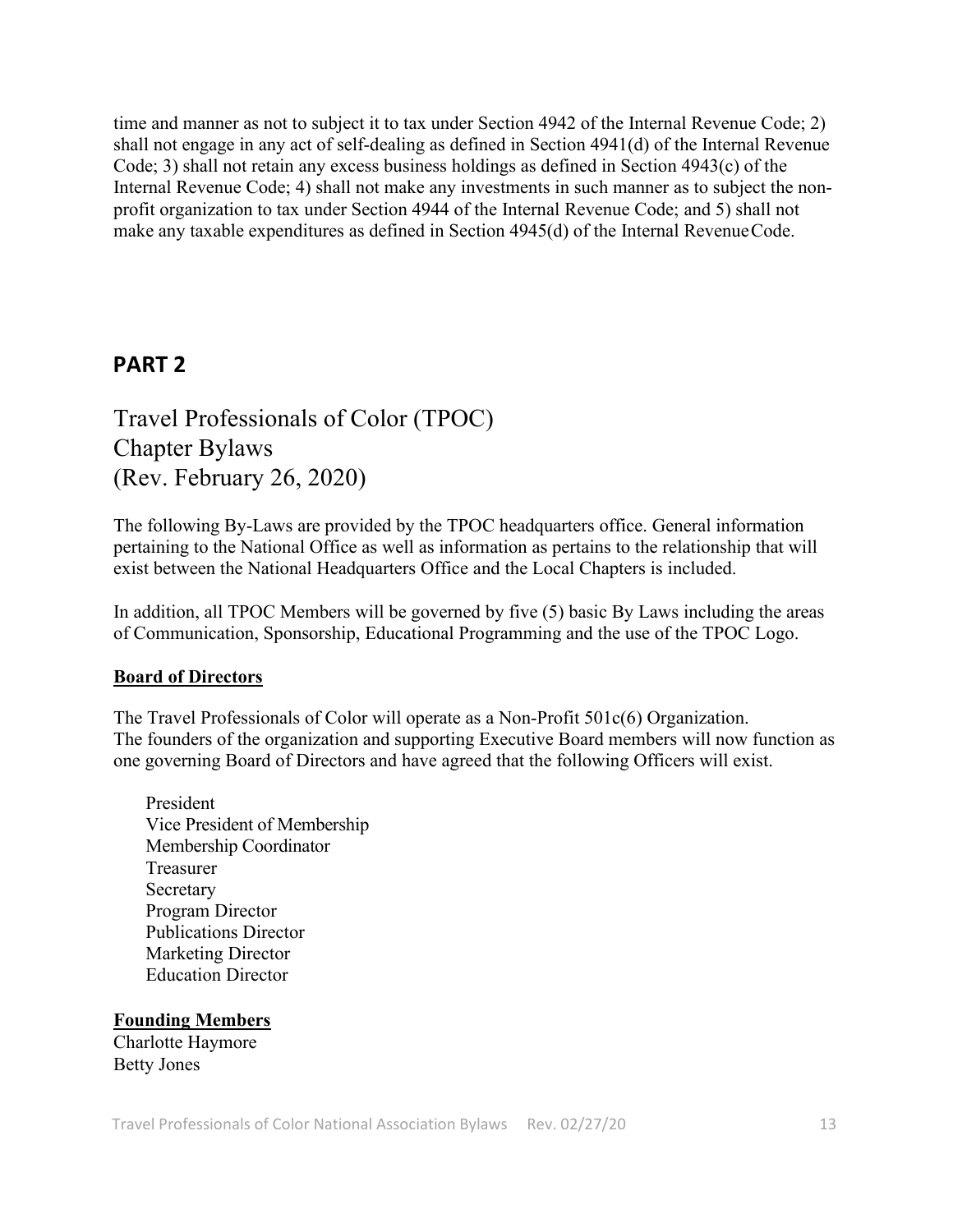Clifford Brown Colin Jones

**Mission of the Organization**

To Unify and Mobilize Travel Professionals of Color

### **Chapter Services Provided by TPOC National Headquarters**

Minority Membership Association Possible Higher Commissions (in development stages) Minority Travel Agents Directory Financial Incentives to Chapters Training/Educational Opportunities Networking Opportunities Heritage & History Tourism Certification **Communication**

1. Communication (written and verbal) to the general public regarding the TPOC Organization must be agreed upon and approved by the majority of the Board of Directors.

2. Communication on projects and programs must be agreed upon by the majority of the Board of Directors.

3. There will be a regular flow of information between TPOC headquarters and the local Chapters. Information needs to be maintained (without interruption) in order to continue the basic services, which TPOC provides all Chapters. Hence all Chapter Presidents and Secretaries are urged to ensure that standing arrangements are made at the Chapter level to keep the TPOC headquarters office frequently updated by including them on the Chapter mailing list. In addition, the following communication process shall apply:

a. At the beginning of the Chapter's operating year, each Chapter is asked to submit to the TPOC headquarters office an advance program for the up- coming twelve-month period. A comprehensive list of Chapter Programs will then be compiled by the TPOC headquarters office and distributed among member countries to encourage sponsorship of Chapter Meetings.

b. Current lists, including names, addresses, telephone numbers and email addresses of the Chapter's Officers are to be submitted to the TPOC head- quarters office within 15 days of the election of officers. Committee Chairmen's names may be submitted as committee's are formed.

c. Updated membership lists shall be submitted to the headquarters office quarterly (January, April, July and October).

d. Minutes from each Chapter's meetings are to be sent to the TPOC headquarters, to the attention of Vice President of Membership.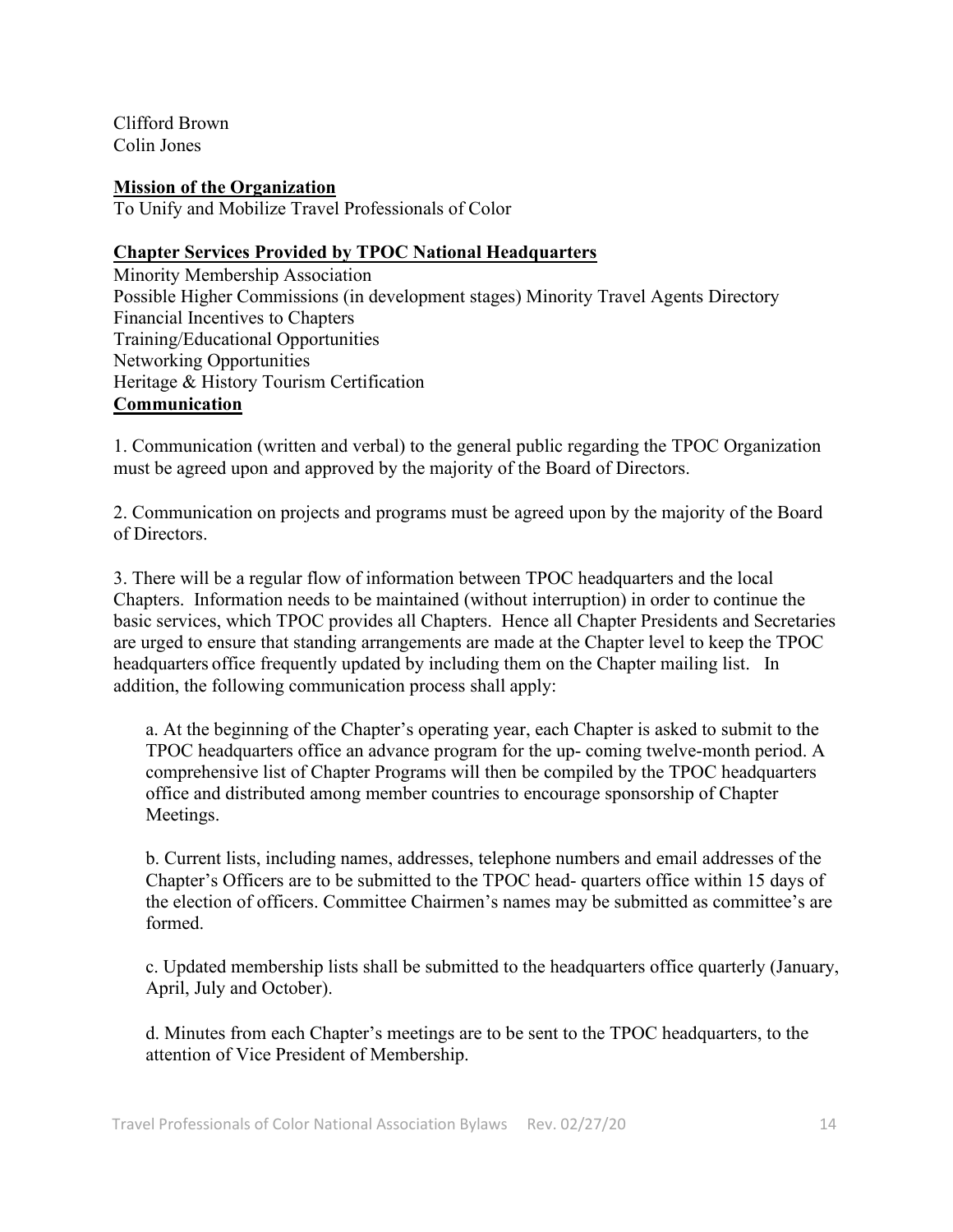e. Each Chapter is expected to submit to the TPOC headquarters office a complete financial and activities report, prior to the annual conference, to be incorporated into the TPOC Annual Report given during the Annual Members Meeting. These reports are required to preserve the status of the Chapters and protect the good standing of the TPOC organization.

f. Chapter Presidents are expected to attend one joint Chapter meeting per year organized by the TPOC headquarters office and a minimum of three Conference Call Meetings per year. Annual Joint Chapter Meetings may be held during the Annual Spring Conference and the Annual Winter Destination Meeting and FAM Trip.

#### **Sponsorship and Chapter Incentives**

1. Only members of the TPOC headquarter office are permitted to use the forum of the Chapters for FREE presentations. If a company which is not a member of TPOC wishes to use the Chapter as a forum, the Chapter is encouraged to solicit its membership in the TPOC organization and encourage them to contact the headquarters office.

2. Local Chapters should solicit sponsorship dollars from Member Suppliers who wish to make a presentation to the Chapter. Profits made from the sponsorship will remain in the treasure of the local Chapter to be used as Chapter agrees for the good and progress of the local Chapter.

3. Should a local Chapter receive a request to hold local meetings outside of your region, or participate in an activity outside of your region or the country by a potential Sponsor, the TPOC headquarters office is to be contacted before making a commitment. The TPOC headquarters office will serve as a clearinghouse to prevent conflicts

with other chapters or industry functions and provide guidance, if necessary.

#### **Program**

1. Education and training opportunities for Minority Travel Agents and other Travel professionals will be made available as often as possible from the TPOC headquarters office and the local Chapters.

a. Chapter Program Committees will be expected to support the education and training component of the organization by providing education and training opportunities for members at Chapter meetings.

b. Chapters Program Committees will be expected to make members aware of local and unique training opportunities, familiarization programs built around inspections, visiting new product suppliers or having members and/or guest suppliers present their information at local Chapter meetings. In addition, local Chapters are asked to support the "Heritage Tourism Specialist" Certification Program and encourage each member to become certified.

c. Chapters are asked to support Minority Suppliers as often as possible.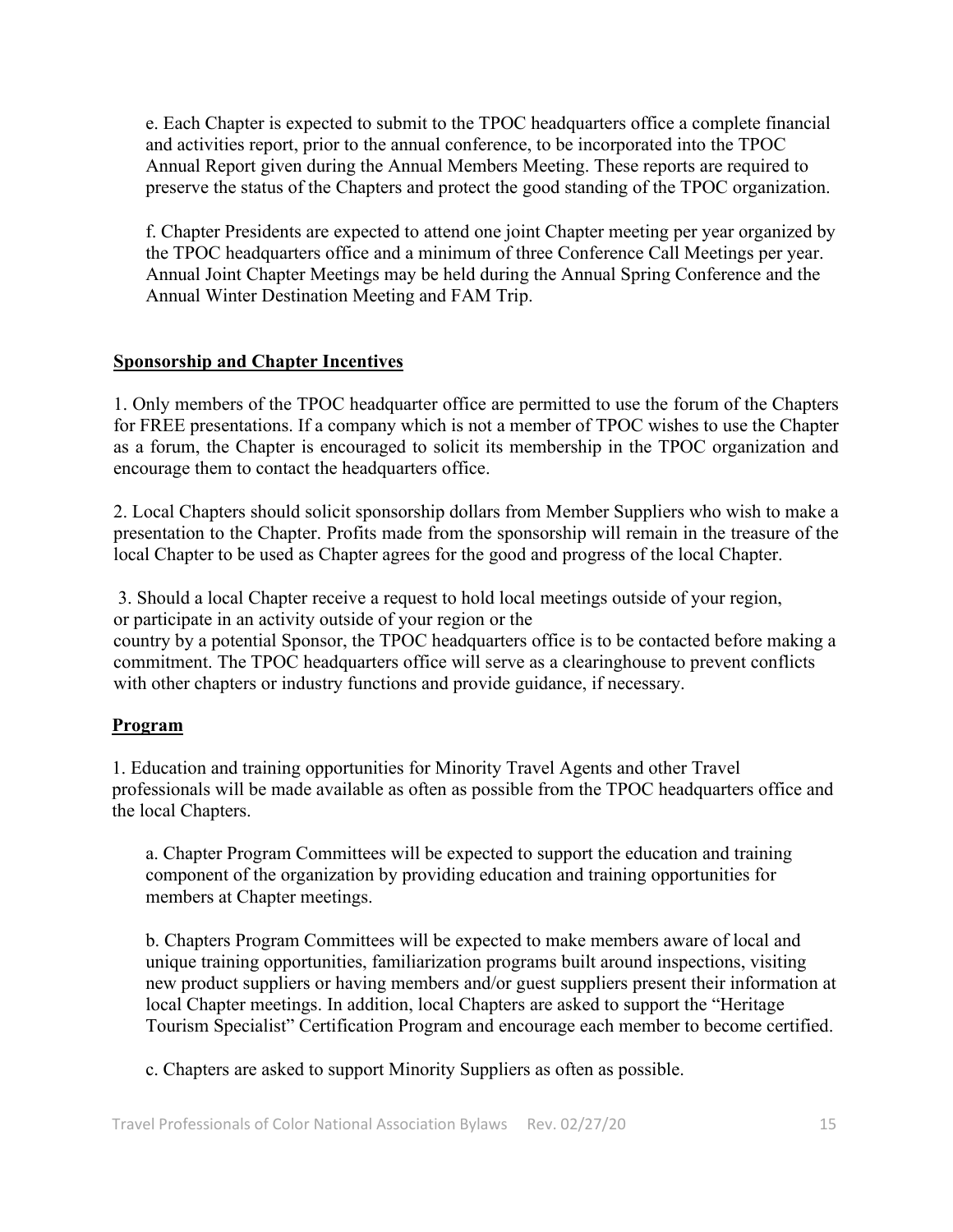d. Chapters are asked to support TPOC "Preferred Suppliers" as often as possible. The support of TPOC preferred suppliers will help TPOC members gain recognition within the industry and eventually lead to higher commissions or overrides.

e. All local Chapters are asked to support all Conferences and/or major TPOC meetings and/or activities sponsored by the TPOC headquarters office.

f. Any Chapter wishing to endorse, sponsor, co-sponsor or lend TPOC's name to promotions, projects and individual fund-raising efforts must receive written approval from the TPOC parent organization before commitments are made.

g. Chapters are asked to exercise care and good judgment in all its activities as they relate to the various components of the travel industry.

h. Chapters may not contact or solicit favors from industry leaders in the name of TPOC without the prior written consent of the TPOC headquarters office.

i. If a Chapter experiences difficulties, challenges or doubts about the course of a proposed action, the Chapter is urged to contact the TPOC headquarters office to seek assistance, direction or resolution in such matters of concern.

### **Public Relations**

1. The TPOC organization will exercise good judgment on when to provide press releases and photographs to the media. A spokesperson for the organization will be determined by the Executive Board.

a. Chapters are asked to exercise caution when submitting articles of press releases to the media regarding local Chapter activities. All National Press Releases are to be handled by the headquarters office.

### **Use of the TPOC Logo**

1. The TPO headquarters office will provide an original logo to be used on business cards and other materials.

2. TPOC headquarters is to be advised when correspondence is going out on TPOC letterhead.

### **TPOC Chapter Requirements**

1. A minimum of five (5) travel agents or students are required to form a TPOC Chapter

2. Other travel professionals may join Chapter

3. All travel agents and other travel professionals interested in joining a TPOC Chapter must be a paying member of the national organization.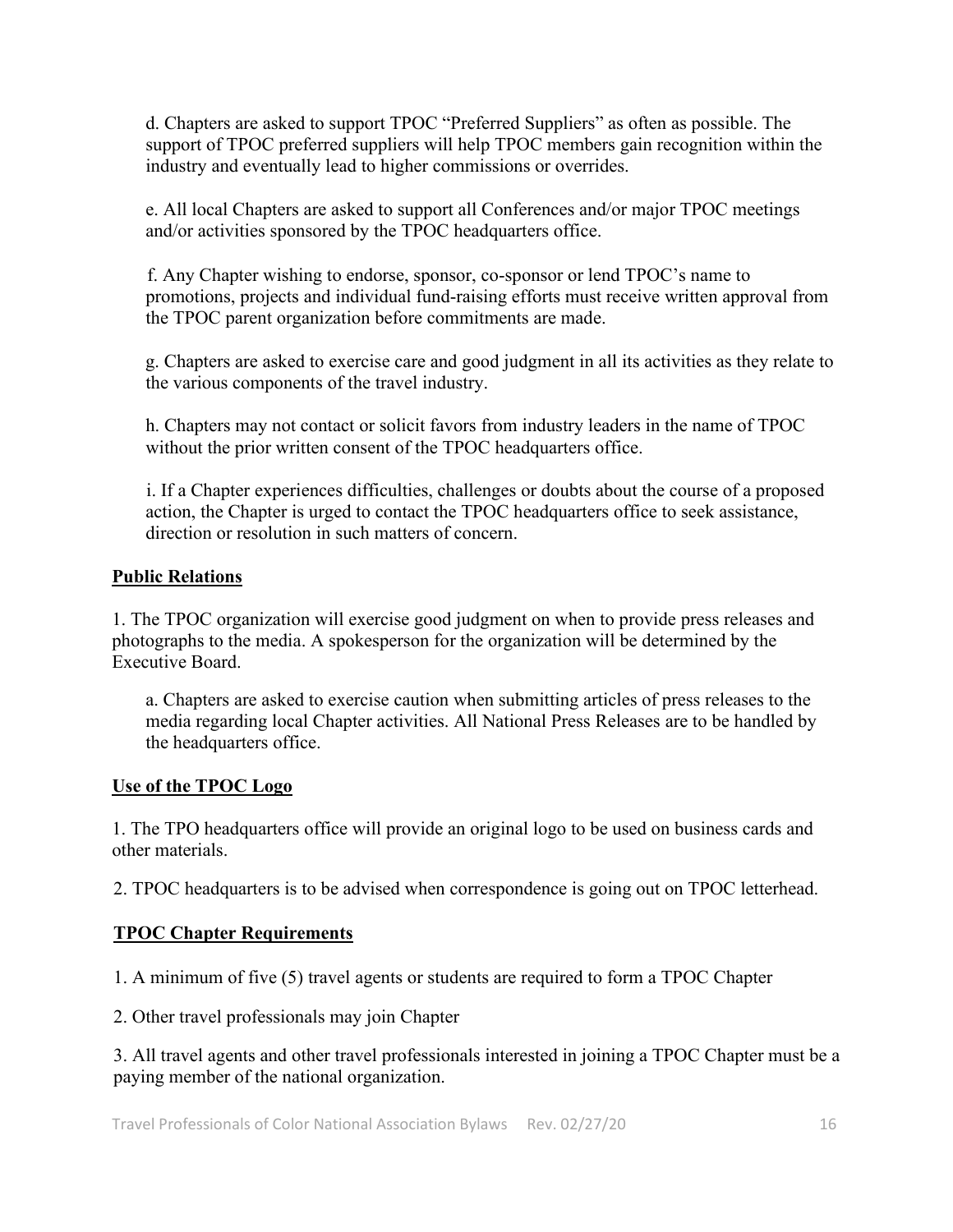4. A Chapter membership application must be submitted to TPOC headquarters office. A copy should also be retained by the local office.

5. The local Chapters decide what funds are necessary for local operations. Local dues may be assessed if desired.

6. Each local Chapter will be assessed annual dues by the National Office in the amount of \$250.00 including student chapter.

7. The following Officers are to be elected by each local Chapter

### **Chapter President**

The President shall exercise personal leadership in the motivation of other officers, board members, committee chairs, committee members, and membership, and influence the establishment of goals and objectives for the organization during the term of office. He/She shall act as spokesperson and inspirational leader and shall work in partnership with the Board of Directors.

- Presides at and attends all meetings of the members, and Executive Committee. Coordinates agenda material with the President's Council.
- In concert with the Board of Directors, sees that the Executive Committee, and officers are kept fully informed on the conditions and operations of the Chapter.
- Works with the Board of Directors and President's Council to see that basic policies and programs designed to further the goals and objectives of the Association are planned, formulated, presented to the Board of Directors, and executed following Board approval.
- Appoints the chairs and members of Chapter Committees and task forces, outlines the purpose and duties of these committees and task forces, and monitors progress.
- Supports and defends policies and programs adopted by the membership, Board of Directors and Executive Committee.

### **Vice President**

The Vice President is responsible for Chapter Development and Communications. The Vice-President serves in that liaison position, reporting to the President.

- Serves as member of the Executive Committee.
- Serves as chair or appointed member, nonvoting ex-officio member or oversight member to other Chapter committees as assigned by the President.
- Works closely with the Chair of the Chapter Presidents' Council to represent the Chapter to all chapters.
- Performs such other duties and assumes such responsibilities as may be assigned by the President or Board of Directors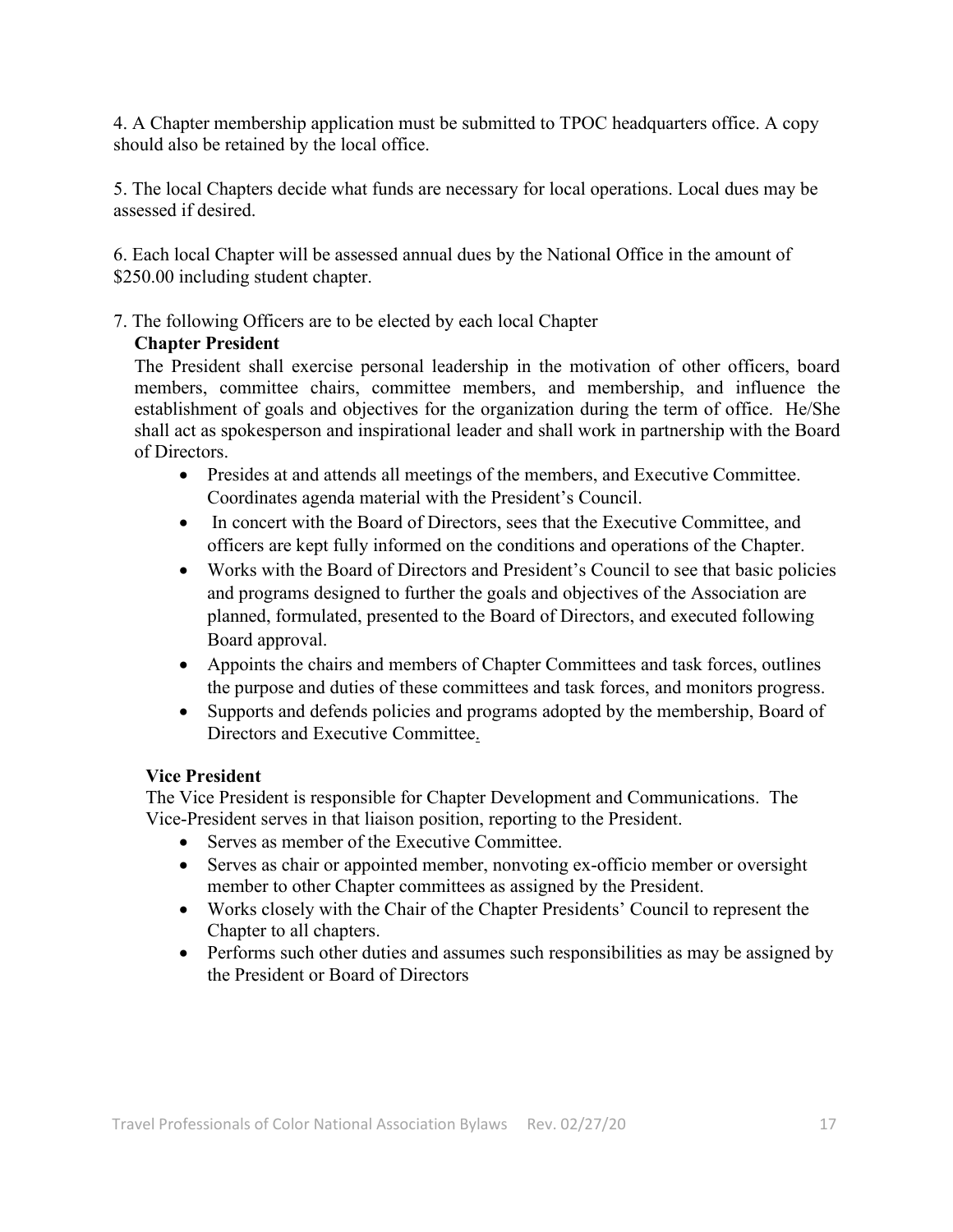### **Secretary**

The Secretary of the Chapter is the official keeper of the records. It is the Secretary's responsibility to make sure that the minutes are distributed to the Board of Directors and Executive Committee.

- Notify Chapter members of meetings no later than ten days or as soon as practical of scheduled and unscheduled meetings.
- Assist the Chapter President in the distribution of the Annual Report to the Board of Directors.
- Serve as the primary Public Relations/Communications Officer for the Chapter.
- Serves as member of the Board of Directors and Executive Committee. Attends all meetings of the members of the Chapter, Board of Directors and Executive Committee and ensures that attendance, votes and proceedings of the meetings are recorded and maintained in the permanent records of the Chapter.
- Conducts roll call of Membership and Executive Committee meetings for the official records and to establish the presence of a quorum.
- Ensures that copies of the minutes of the Chapter meetings and Executive Committee meetings are approved by those bodies and provided to the officers as directed.

#### **Treasurer**

The Treasurer is responsible for the integrity of the fiscal affairs of the Chapter. The Treasurer serves as a key resource to the Chapters in the development of fiscal policy.

- Receive and deposit intact all Chapter funds in the Chapter's bank account(s)
- Monitor the disbursement of funds in accordance with the established Chapter's policies and procedures approved by the Board of Directors.
- Prepare a monthly financial report of the status of the Chapter and submit the same to the President.
- Serve as Chairperson of the Chapter's Finance Committee.
- Serve as a member of the Executive Committee of the Chapter.

### **Chapter Membership Chairperson**

- Market and promote Membership to the Chapter.
- Create a monthly Member Spotlight for Social Media platform.
- Greet members at the monthly meetings and special events. In the event, that he / she cannot be at the meeting, assure that a replacement is in place.
- Maintain and submit Member Directory / Roster to Executive Committee for audit purposes. Contact Members with outstanding membership balances.
- Participate in the development and implementation of short-term and long-term strategic planning for the Chapter.
- Represent the Chapter in the Tourism/Hospitality community.

### **Suggested Committees**

Program Committee Public Relations Committee Membership Committee Fund Raising Committee